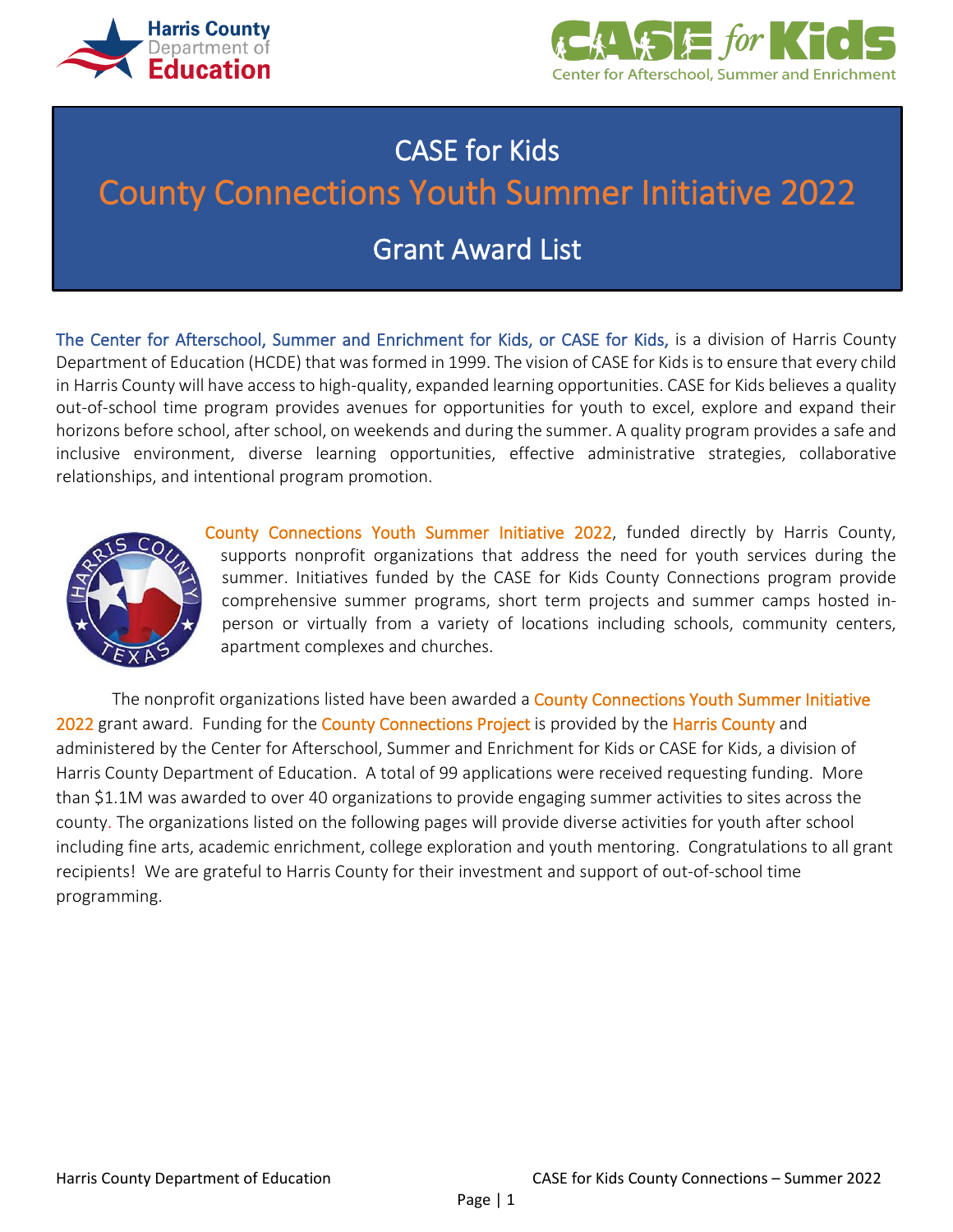



| Grantee                                               | <b>Project Site</b>                                                                                            | <b>Awarded Amount</b> |
|-------------------------------------------------------|----------------------------------------------------------------------------------------------------------------|-----------------------|
| U.S. Dream Academy, Inc.                              | Hartsfield Elementary School                                                                                   | \$20,000.00           |
| <b>Perfect Connection</b>                             | Kashmere Gardens Early Learning<br>Academy                                                                     | \$10,000.00           |
| Change Happens                                        | Trinity East united Methodist Church                                                                           | \$7,500.00            |
| <b>Consumer Energy Education Foundation</b><br>(CEEF) | <b>CEEF</b>                                                                                                    | \$20,000.00           |
| Girls Inc of Greater Houston                          | Lonestar Fallbrook                                                                                             | \$18,900.00           |
| RSA of Dance & Performing Arts                        | <b>RSA Studio A</b>                                                                                            | \$5,000.00            |
| RSA of Dance & Performing Arts                        | <b>RSA Studio B</b>                                                                                            | \$15,000.00           |
| RSA of Dance & Performing Arts                        | North Wayside Community Center                                                                                 | \$20,000.00           |
| SHAPE Community Center, Inc.                          | SHAPE Community Center, Inc.                                                                                   | \$20,000.00           |
| The Woods Project                                     | Heights High School<br>Westbury High School<br>Scarborough High School<br>KIPP Northeast College Preparatory   | \$20,000.00           |
| Young Audiences, Inc. of Houston                      | <b>Montrose Grace Place</b><br>Yellowstone Academy<br><b>Buckner Reed Road</b><br>Nehemiah Neighborhood Center | \$20,000.00           |
| Safe Place Outreach                                   | Grace Church International                                                                                     | \$4,000.00            |
| American Festival of Arts (AFA)                       | Kinder High School for the Performing<br>and Visual Arts                                                       | \$20,000.00           |
| Recipe for Success Foundation                         | <b>HOPE FARMS</b>                                                                                              | \$11,500.00           |
| Diaz Music Institute                                  | Wheatley High School                                                                                           | \$20,000.00           |
| Bethel's Family Christian Academy                     | Bethel's Family Christian Academy Inc                                                                          | \$20,000.00           |
| <b>BenCheri Educational Center</b>                    | <b>BenCheri Educational Center</b>                                                                             | \$20,000.00           |
| Art League Houston                                    | Art League Houston                                                                                             | \$19,500.00           |

Harris County Department of Education CASE for Kids County Connections – Summer 2022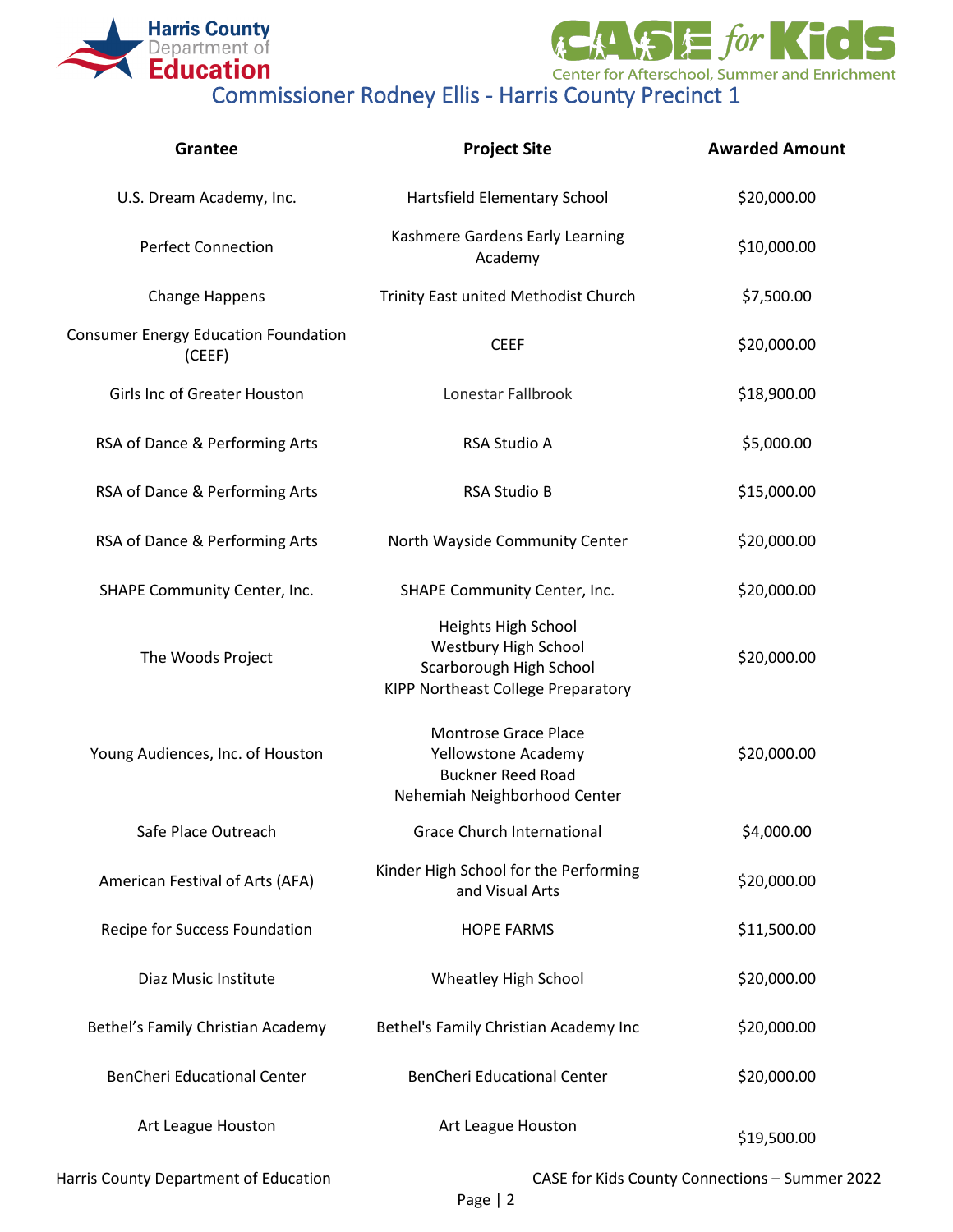



## Commissioner Rodney Ellis - Harris County Precinct 1 (continued)

| <b>Grantee</b>                                             | <b>Project Site</b>                                                                                                                                 | <b>Awarded Amount</b> |
|------------------------------------------------------------|-----------------------------------------------------------------------------------------------------------------------------------------------------|-----------------------|
| HYPE Freedom School, Inc.                                  | Ebenezer United Methodist Church<br><b>Cullen Baptist Church</b><br>Greater St. Matthew Baptist Church<br>Jones Memorial United Methodist<br>Church | \$20,000.00           |
| CollegeCommunityCareer                                     | Benjamin O. Davis High School                                                                                                                       | \$11,800.00           |
| M.E.N. (Mentoring, Educating &<br>Nurturing) Incorporated  | <b>Buffalo Soldier National Museum</b>                                                                                                              | \$15,000.00           |
| The Ensemble Theatre                                       | The Ensemble Theatre                                                                                                                                | \$20,000.00           |
| Multicultural Education and Counseling<br>through the Arts | MECA - Dow                                                                                                                                          | \$20,000.00           |
| Comp-U-Dopt                                                | <b>Community Works CDC</b><br><b>KEW Learning Academy (Cleme Manor)</b>                                                                             | \$20,000.00           |
| <b>Quest Learning Institute</b>                            | <b>Highland Heights Elementary School</b>                                                                                                           | \$9,775.00            |
| Color of Life Community Resource<br>Center                 | Acres Homes Multi-Service Center                                                                                                                    | \$20,000.00           |
| <b>Connect Community</b>                                   | <b>Connect YMCA</b><br>St. Luke's Gesthemane                                                                                                        | \$20,000.00           |
| The FORGE for Families                                     | The FORGE for Families                                                                                                                              | \$20,000.00           |
| Kidz K'Nect Resource Center                                | Kidz K'Nect Resource Center - Houston<br>North                                                                                                      | \$20,000.00           |
| JS&D Sports Development Outreach<br>Ministry               | <b>Tiger Rock Marshall Arts</b>                                                                                                                     | \$5,000.00            |
| Discovering U                                              | Discovering U                                                                                                                                       | \$8,000.00            |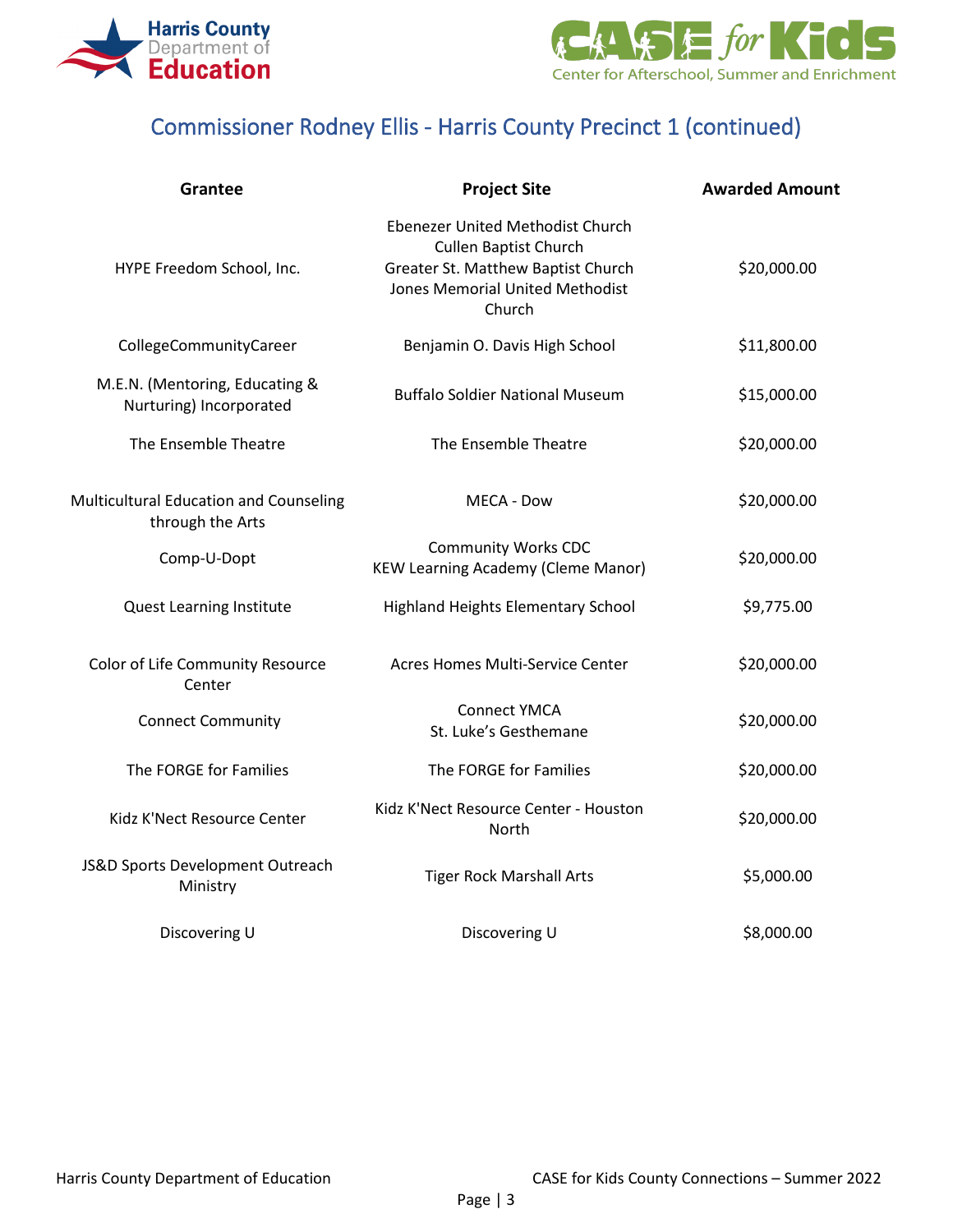



## Commissioner Adrian Garcia - Harris County Precinct 2

| Grantee                                                               | <b>Project Site</b>                                                                                                                                                                                                                                                         | <b>Awarded Amount</b> |
|-----------------------------------------------------------------------|-----------------------------------------------------------------------------------------------------------------------------------------------------------------------------------------------------------------------------------------------------------------------------|-----------------------|
| Purpose Kids                                                          | Fellowship of Purpose Early Childhood<br>Learning Ctr                                                                                                                                                                                                                       | \$20,000.00           |
| <b>Consumer Energy Education Foundation</b><br>(CEEF)                 | Cobb Middle School                                                                                                                                                                                                                                                          | \$20,000.00           |
| Magnolia Park Arts & Community                                        | La Casita de Colores                                                                                                                                                                                                                                                        | \$10,500.00           |
| <b>Pretty Smart Foundation</b>                                        | Harris Country Cultural Arts                                                                                                                                                                                                                                                | \$20,000.00           |
| The Woods Project                                                     | Austin High School<br>Northside High School<br>Cristo Rey Jesuit College Preparatory<br><b>Chinquapin Preparatory</b><br>George I. Sanchez Charter School                                                                                                                   | \$20,000.00           |
| Young Audiences, Inc. of Houston                                      | Crenshaw, DeZavala, McMullan and<br>Schochler (housed at Hamblen ES)                                                                                                                                                                                                        | \$20,000.00           |
| Young Audiences, Inc. of Houston                                      | Neighbors in Action                                                                                                                                                                                                                                                         | \$20,000.00           |
| Young Audiences, Inc. of Houston                                      | Aldine Family Hope Center                                                                                                                                                                                                                                                   | \$15,000.00           |
| Diaz Music Institute                                                  | MacArthur High School                                                                                                                                                                                                                                                       | \$20,000.00           |
| One More Round                                                        | <b>Walter Jones Park</b>                                                                                                                                                                                                                                                    | \$15,000.00           |
| Precinct2gether                                                       | <b>Hardy Community Center</b><br>North East Community Center<br><b>Bay Area Community Center</b><br>JD Walker Community Center<br><b>Flukinger Community Center</b><br><b>Baldree Community Center</b><br>East Harris Co. Activity Center<br>Mangum-Howell Community Center | \$20,000.00           |
| Association for the Advancement of<br><b>Mexican Americans (AAMA)</b> | <b>AAMA Campus</b>                                                                                                                                                                                                                                                          | \$20,000.00           |
| Neighbors in Action                                                   | Neighbors in Action                                                                                                                                                                                                                                                         | \$7,500.00            |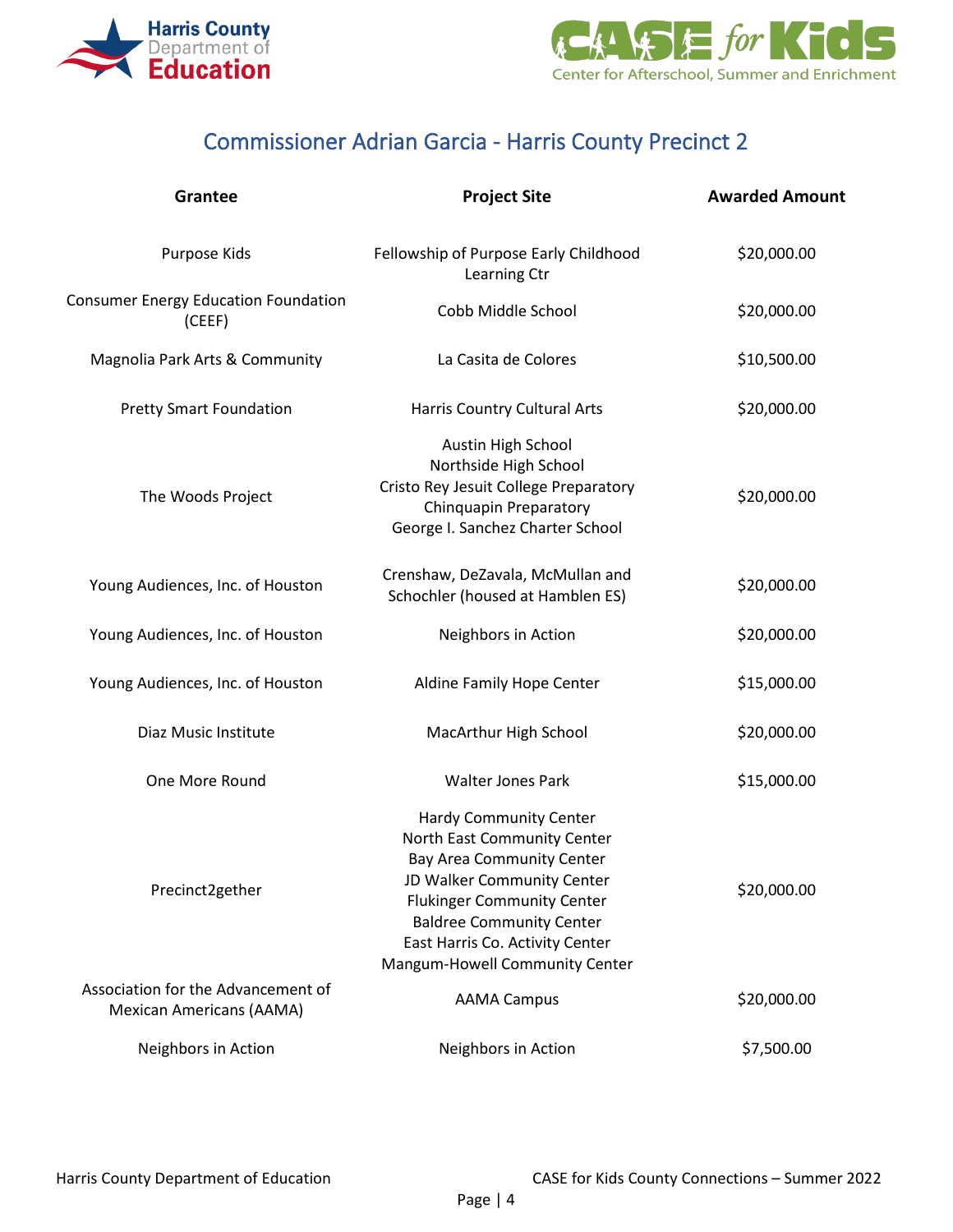



### Commissioner Tom Ramsey - Harris County Precinct 3

| Grantee                     | <b>Project Site</b>                                                                                           | <b>Awarded Amount</b> |
|-----------------------------|---------------------------------------------------------------------------------------------------------------|-----------------------|
| RaRa Foundation Inc         | First Fruits Christian Center and RaRa<br><b>Foundation's Summer Camp</b>                                     | \$20,000.00           |
| NewSpring                   | <b>NewSpring Main Studio</b><br><b>Brompton Square Community Center</b><br>Mission of Yahweh Homeless Shelter | \$16,000.00           |
| The Woods Project           | Spring Woods High School                                                                                      | \$12,000.00           |
| <b>Social Motion Skills</b> | <b>Social Motion Skills</b>                                                                                   | \$20,000.00           |
| Diaz Music Institute        | Atascocita High School<br>Humble Middle School                                                                | \$20,000.00           |
| <b>TWST4Girls</b>           | <b>TWST House</b>                                                                                             | \$20,000.00           |
| CollegeCommunityCareer      | Northbrook High School<br>Spring Woods High School                                                            | \$20,000.00           |
| <b>HTC Youth Center</b>     | <b>HTC Youth Center</b>                                                                                       | \$20,000.00           |
| Comp-U-Dopt                 | <b>Shadow Ridge Housing (Portfolio</b><br><b>Residential Services</b>                                         | \$5,000.00            |
| The Alliance                | Gia III                                                                                                       | \$20,000.00           |